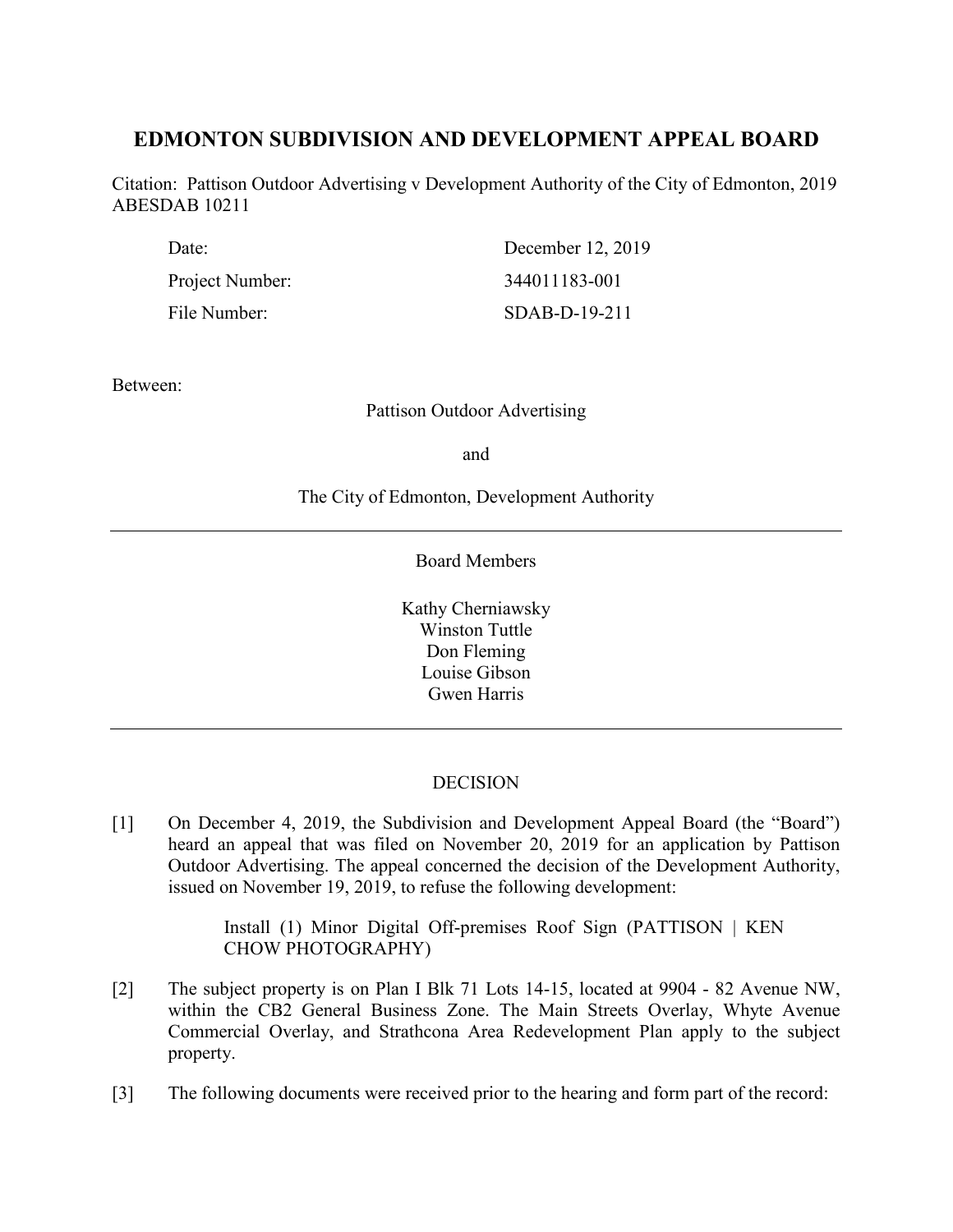- Copy of the Development Permit application with attachments, proposed plans, and the refused Development Permit;
- The Development Officer's written submissions; and
- The Appellant's written submissions.

### **Preliminary Matters**

- [4] At the outset of the appeal hearing, the Presiding Officer confirmed with the parties in attendance that there was no opposition to the composition of the panel.
- [5] The Presiding Officer outlined how the hearing would be conducted, including the order of appearance of parties, and no opposition was noted.
- [6] The appeal was filed on time, in accordance with Section 686 of the *Municipal Government Act*, RSA 2000, c M-26 (the "*Municipal Government Act*").

### **Summary of Hearing**

- *i) Position of the Appellant, Pattison Outdoor Advertising*
- [7] Mr. J. Murphy of Ogilvie LLP appeared on behalf of Pattison Outdoor Advertising.
- [8] The subject Sign originally came to the Board on November 7, 2014. At that time, two Freestanding Signs existed in the vicinity and were not subject to the five year limitation period as they had been grandfathered. Mr. Murphy's clients felt that replacing these two Freestanding Signs with one Digital Roof Sign would improve the look of the intersection.
- [9] Mr. Murphy is not aware of any complaints regarding the Sign and no opposition was received when notice was provided by the Development Officer to the surrounding neighbourhood.
- [10] The Development Officer did not approve the renewal because she felt there is no hardship associated with the site as a Freestanding Sign could be installed on the ground.
- [11] Mr. Murphy quoted Section 59.1:

Any person applying to erect any Sign, or to change or relocate any existing Sign shall comply with the provisions of this Section and the applicable Sign Schedule, unless exemption from the regulations of this Section has been granted elsewhere in this Bylaw.

The Board is able to vary regulations.

[12] Normally Schedule 59E would apply but in this case Schedule 59F is applicable because the proposed development involves a Roof Sign application which is addressed in Schedule 59F.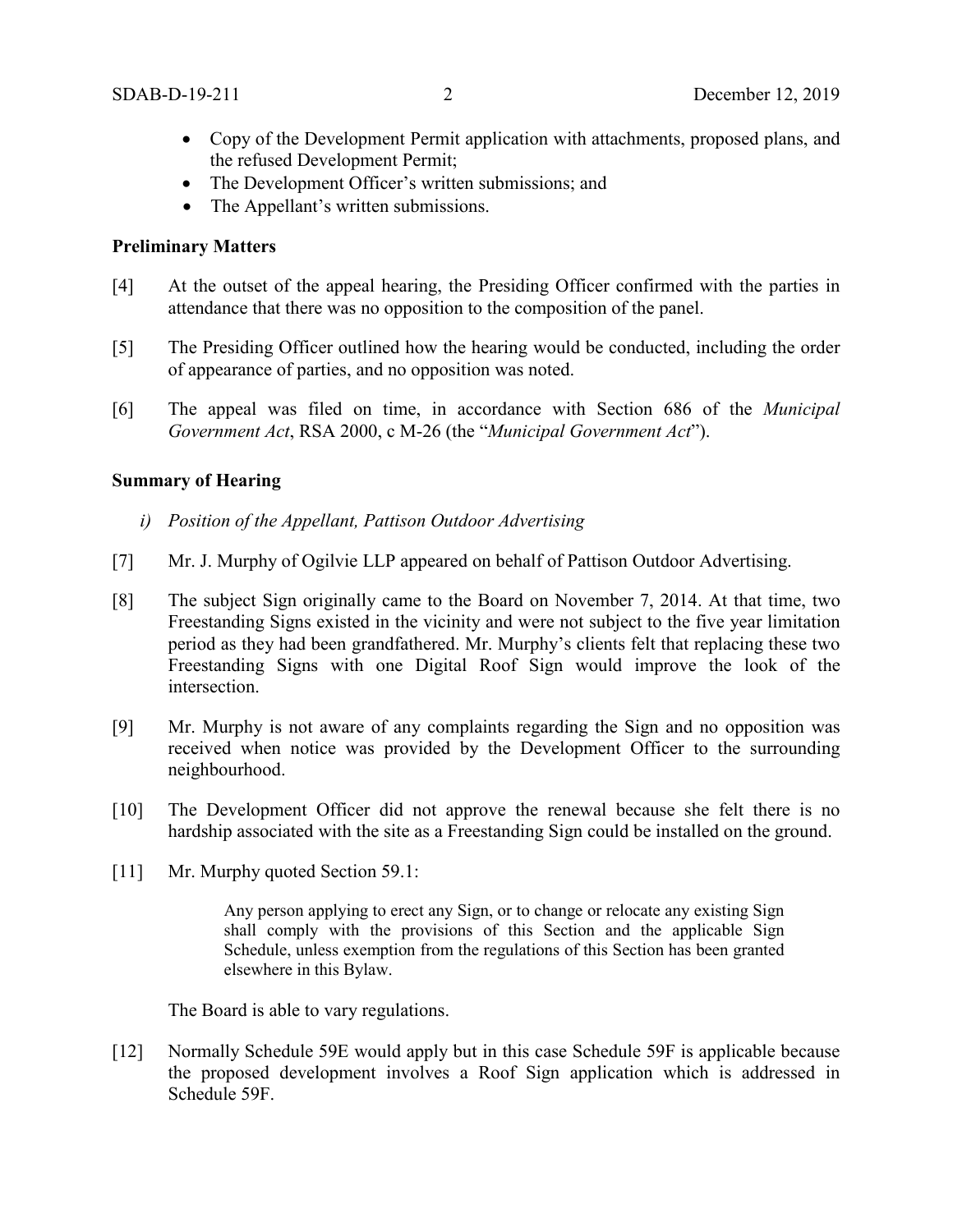- [13] A series of photos was used to provide context and illustrate that removing the two previous Signs has made the intersection less cluttered with signage and the Roof Sign which replaced them is less impactful on the surrounding neighbourhood. The Roof Sign does not unduly interfere with the amenities of the neighbourhood and does not materially interfere with or affect the use, enjoyment or value of neighbouring parcels of land.
- [14] A Freestanding Sign would never be approved now as the Sign would directly face an apartment building to the north. The previously removed Sign was built prior to the apartment being built and was under-lit with spotlights. The current Roof Sign has much less of an impact as it faces away from the apartment and only overlooks commercial properties. It is out of everyone's way and has no impact on pedestrians or traffic.
- [15] Mr. Murphy asked the Board to re-affirm the variance which was granted five years ago. It has been demonstrated that the proposed development has not created any negative impacts to neighbouring properties. If anything, removing the previous Signs has improved the intersection and has improved the situation for the occupants of the apartment building to the north.
- [16] In response to a question from the Board, Mr. Murphy confirmed that he has no opposition to any of the conditions proposed by the Development Officer should this development be approved.
	- *ii) Position of the Development Officer, K. Mercier*
- [17] The Development Authority did not attend the hearing and the Board relied on Ms. Mercier's written submission.

### **Decision**

- [18] The appeal is ALLOWED and the decision of the Development Authority is REVOKED. The development is GRANTED as applied for to the Development Authority, subject to the following CONDITIONS:
	- 1. The permit will expire on December 12, 2024.
	- 2. The proposed Minor Digital Off-premises Roof Sign shall comply with the approved plans submitted.
	- 3. Ambient light monitors shall automatically adjust the brightness level of the Copy Area based on ambient light conditions. Brightness levels shall not exceed 0.3 footcandles above ambient light conditions when measured from the Sign face at its maximum brightness, between sunset and sunrise, at those times determined by the Sunrise/ Sunset calculator from the National Research Council of Canada; (Reference Section 59.2(5)(a))
	- 4. Brightness level of the Sign shall not exceed 400 nits when measured from the sign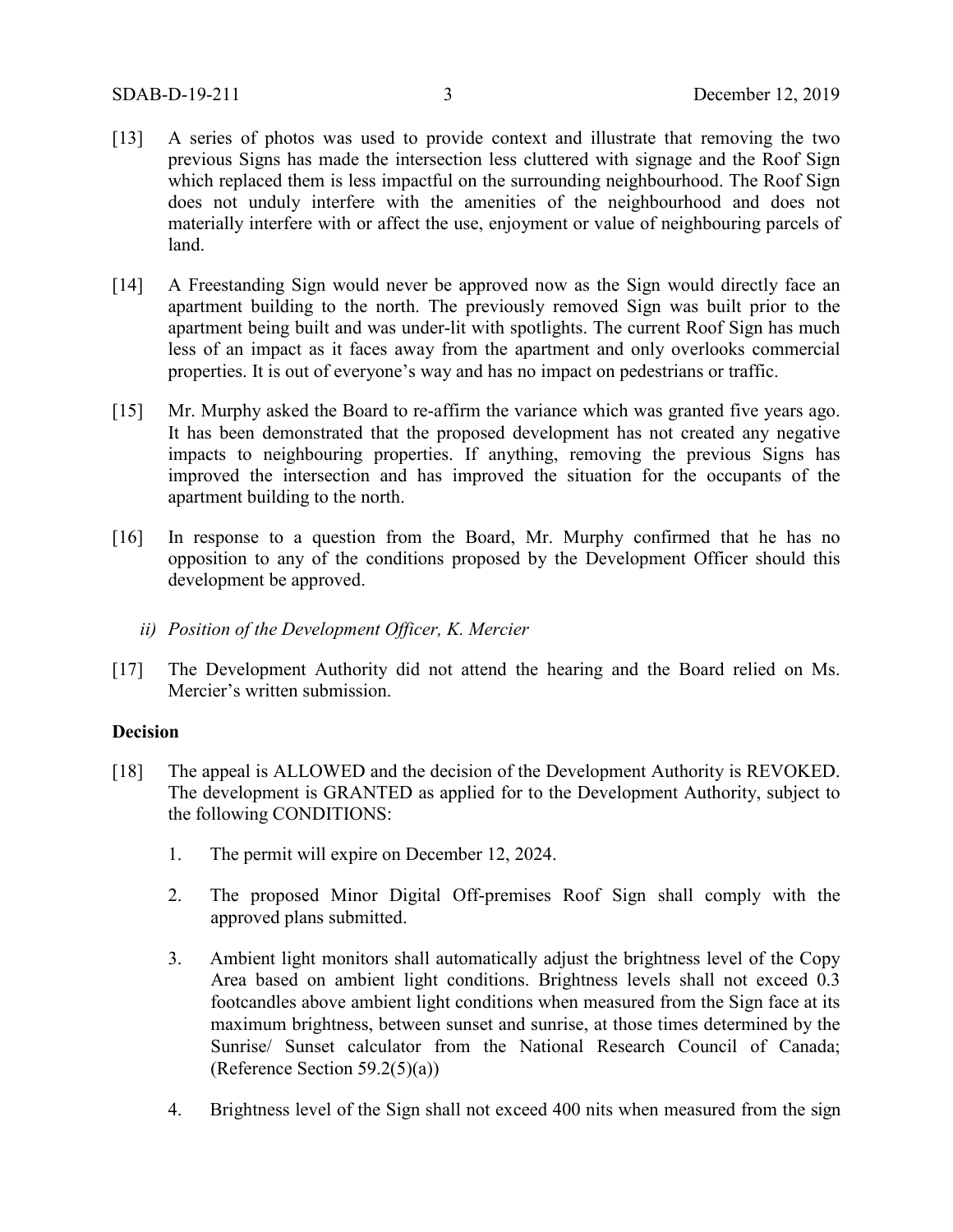face at its maximum brightness, between sunset and sunrise, at those times determined by the Sunrise/Sunset calculator from the national research Council of Canada; (Reference Section 59.2(5)(b))

- 5. The Minor Digital Off-premises Roof Sign shall have a Message Duration greater than or equal to 6 seconds. (Reference Section 59)
- 6. All Freestanding Signs, Major Digital Signs, Minor Digital On-premises Signs, Minor Digital Off-premises Signs, and Minor Digital On-premises Off-premises Signs shall be located so that all portions of the Sign and its support structure are completely located within the property and no part of the Sign may project beyond the property lines unless otherwise specified in a Sign Schedule. (Reference Section 59.2(12))
- 7. The following conditions, in consultation with the Transportation Department (Subdivision Planning), shall apply to the proposed Minor Digital Off-premises Sign, in accordance to Section 59.2(11):
	- a. That, should at any time, City Operations determine that the sign face contributes to safety concerns, the owner/applicant must immediately address the safety concerns identified by removing the sign, de-energizing the sign, changing the message conveyed on the sign, and or address the concern in another manner acceptable to City Operations.
	- b. That the owner/applicant must provide a written statement of the actions taken to mitigate concerns identified by City Operations within 30 days of the notification of the safety concern. Failure to provide corrective action will result in the requirement to immediately remove or de-energize the sign.
	- c. The proposed sign shall be constructed entirely within private property. No portion of the sign shall encroach over/into road right-of-way.

### ADVISEMENTS:

Should the Applicant wish to display video or any form of moving images on the sign, a new Development Application for a Major Digital Sign will be required. At that time, City Operations will require a safety review of the Sign prior to responding to the application.

An approved Development Permit means that the proposed development has been reviewed against the provisions of this Bylaw. It does not remove obligations to conform with other legislation, bylaws or land title instruments including, but not limited to, the *Municipal Government Act*, the *Safety Codes Act* or any caveats, restrictive covenants or easements that might be attached to the Site. (Reference Section 5.2).

[19] In granting the development, the following variance to the *Edmonton Zoning Bylaw* is allowed: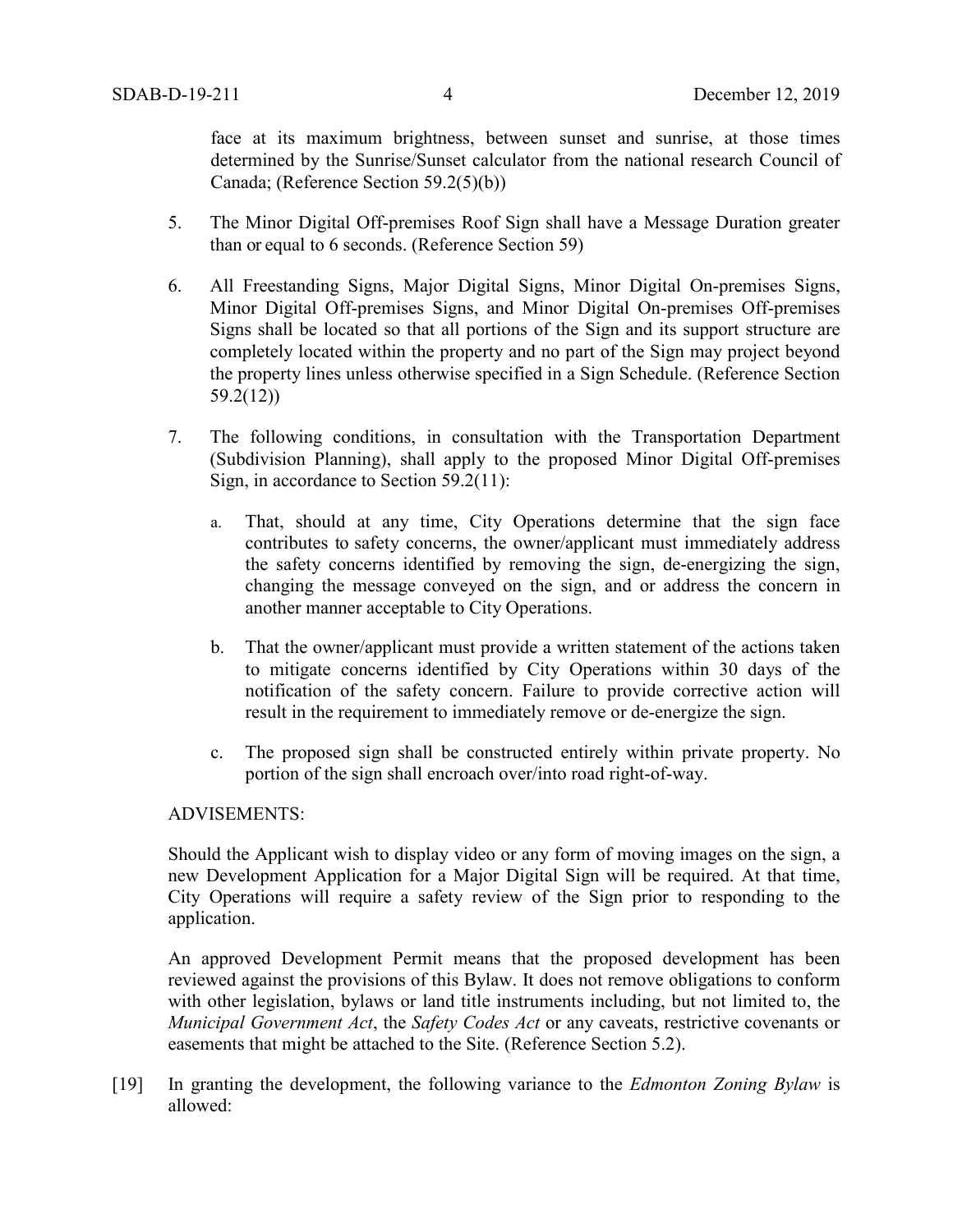1. The requirement that the Minor Digital Off-premises Sign shall not be Roof Signs, Projecting Signs or Temporary Signs as per Section 59.2(15) is waived.

### **Reasons for Decision**

- [20] The proposed development was previously approved by the Board as a roof mounted Minor Digital Off-premises Sign for a 5 year term which expired on November 7, 2019 (SDAB D-14-272).
- [21] A Minor Digital Off-premises Sign is a Discretionary Use in the CB2 General Business Zone.
- [22] The Development Officer cited one reason for refusing the most recent application: the Sign is mounted on the roof contrary to Section 59.2(15) of the *Edmonton Zoning Bylaw*.
- [23] Based on the following factors, it is the opinion of the Board, that the proposed development will not unduly interfere with the amenities of the neighbourhood nor materially interfere with and affect the use, enjoyment and value of neighbouring parcels of land.
- [24] The Sign was erected in 2014 and since that time it has existed in the present location on the roof without complaint or concern.
- [25] The Board received no letters of objection and no one appeared to object to the Sign continuing to remain at its current roof top location.
- [26] The response received from Subdivision Planning expressed no safety or traffic concerns with the renewal. The response included four conditions of approval to which the Appellant consented. The Board has imposed these conditions.
- [27] In 2014, the Board considered the pre-existing approved Signs which had been permanently grandfathered on the Subject site and other sites across the intersection of 99 Street and 82 Avenue. Based on the evidence before it at that time, the Board cited the following reasons for approving the Minor Digital Off-premises Sign despite the fact it was to be roof mounted:
	- 5. …
	- 6. The Board accepts the evidence submitted that the proposed Sign will minimize the impact on adjacent residents, particularly north of the subject Site that will not face [the] Copy Area. The impact will be further minimized by the removal of the existing Billboard Sign on the subject Site.
	- 7. The Board accepts the evidence submitted that the removal of the two Freestanding Off-premises Signs and replacing them with one Digital Roof Offpremises Sign will minimize the proliferation of Signs at the intersection.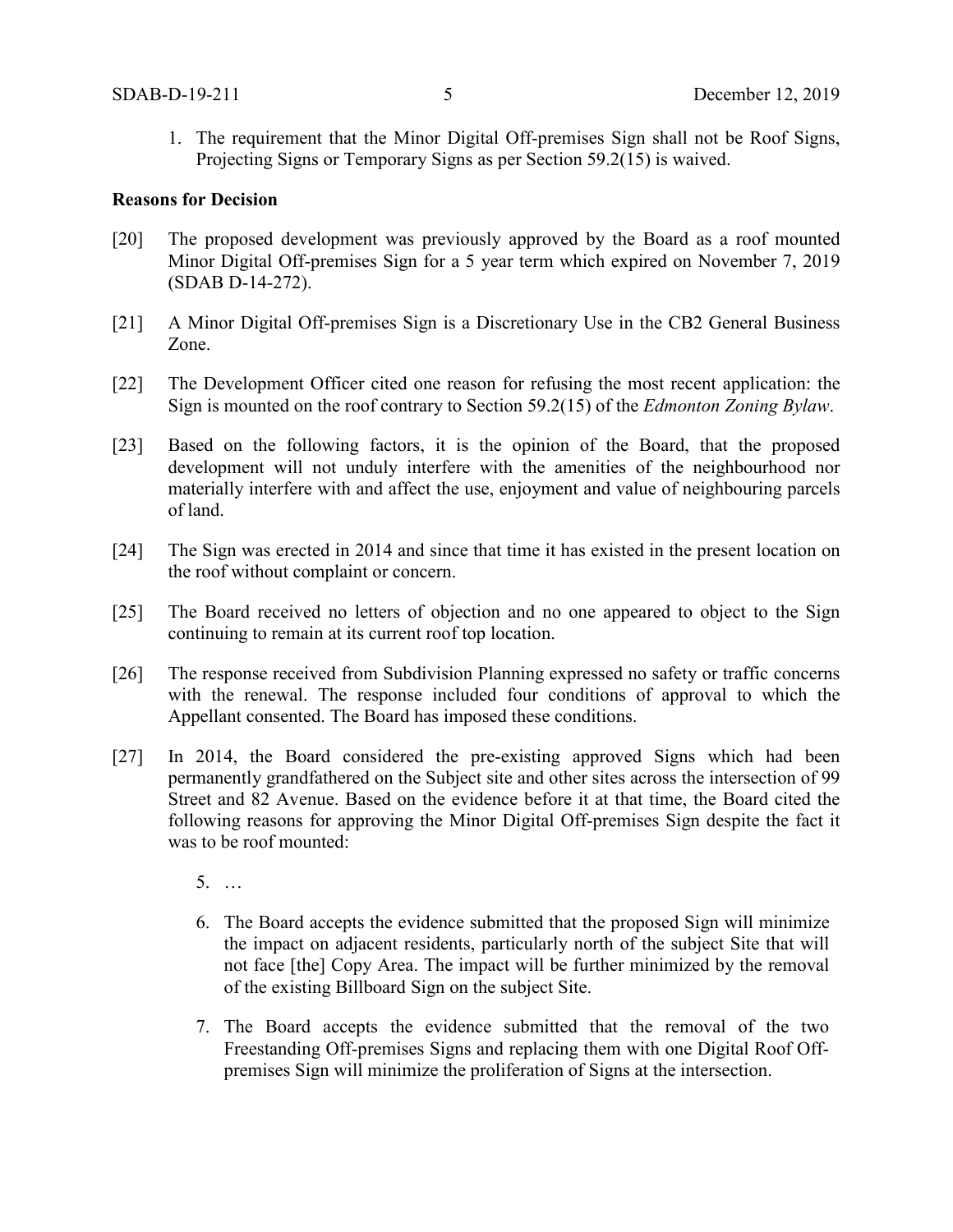- 8. The Board accepts the submission of Transportation Services that the location of the Sign outside the 20 degree cone of vision ameliorates the concerns of Transportation.
- 9. No letters were received in opposition to the proposed development and no one appeared in opposition at the hearing.

10. …

- [28] The photographic evidence provided by the Appellant depicts the situation prior to 2014 and the situation after the Sign was erected and the other nearby Signs removed. The Board finds this evidence shows that the reasons cited by the prior Board have been borne out. The Site is less cluttered, as there are fewer Signs in the immediate area and the roof top location is less impactful, both on the neighbouring residential apartment building to the north and on pedestrians.
- [29] In her written report, the Development Officer made no comments regarding any potential adverse impacts of the proposed development or any suggestion that it is not reasonably compatible with the surrounding area.
- [30] The Board also considered that the Development Officer did explain a variance was not allowed because the proposed Sign could be installed on the ground on the subject Site rather than on the roof of the building which led her to conclude no hardship exists to justify the variance. The Appellant disputed this conclusion and argued that no ground mounted location would be approved. Based on the evidence provided at the hearing, the Board finds that given the existing developments on the subject Site, a ground-mounted sign, even if possible, would carry materially greater adverse impacts for the residents of the apartment to the north of the subject Site than the current Sign which is oriented away from their residences.
- [31] For the reasons outlined above, including that the overall situation has been improved, the Board finds that the proposed development is reasonably compatible with surrounding developments and will not unduly interfere with the amenities of the neighbourhood or materially interfere with or affect the use, enjoyment or value of neighbouring parcels of land.

Kathy Cherniawsky, Presiding Officer Subdivision and Development Appeal Board

CC: Development & Zoning Services – K. Mercier / H. Luke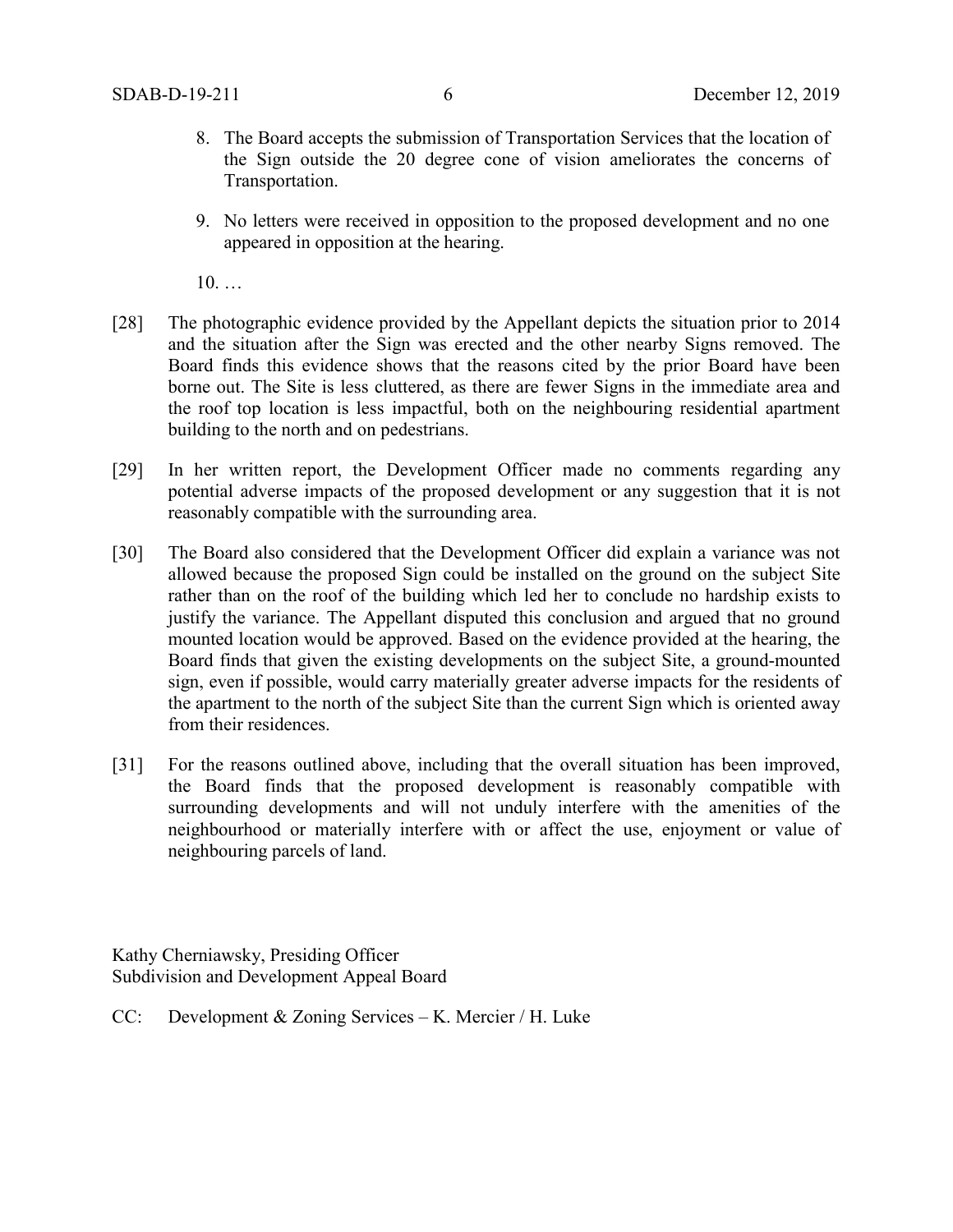### **Important Information for the Applicant/Appellant**

- 1. This is not a Building Permit. A Building Permit must be obtained separately from the Sustainable Development Department, located on the 2nd Floor, Edmonton Tower, 10111 – 104 Avenue NW, Edmonton, AB T5J 0J4.
- 2. Obtaining a Development Permit does not relieve you from complying with:
	- a) the requirements of the *Edmonton Zoning Bylaw*, insofar as those requirements have not been relaxed or varied by a decision of the Subdivision and Development Appeal Board,
	- b) the requirements of the *Alberta Safety Codes Act*,
	- c) the *Alberta Regulation 204/207 – Safety Codes Act – Permit Regulation*,
	- d) the requirements of any other appropriate federal, provincial or municipal legislation,
	- e) the conditions of any caveat, covenant, easement or other instrument affecting a building or land.
- 3. When an application for a Development Permit has been approved by the Subdivision and Development Appeal Board, it shall not be valid unless and until any conditions of approval, save those of a continuing nature, have been fulfilled.
- 4. A Development Permit will expire in accordance to the provisions of Section 22 of the *Edmonton Zoning Bylaw, Bylaw 12800*, as amended.
- 5. This decision may be appealed to the Alberta Court of Appeal on a question of law or jurisdiction under Section 688 of the *Municipal Government Act*, RSA 2000, c M-26. If the Subdivision and Development Appeal Board is served with notice of an application for leave to appeal its decision, such notice shall operate to suspend the Development Permit.
- 6. When a decision on a Development Permit application has been rendered by the Subdivision and Development Appeal Board, the enforcement of that decision is carried out by the Sustainable Development Department, located on the 2nd Floor, Edmonton Tower, 10111 – 104 Avenue NW, Edmonton, AB T5J 0J4.

*NOTE: The City of Edmonton does not conduct independent environmental checks of land within the City. If you are concerned about the stability of this property for any purpose, you should conduct your own tests and reviews. The City of Edmonton, when issuing a development permit, makes no representations and offers no warranties as to the suitability of the property for any purpose or as to the presence or absence of any environmental contaminants on the property.*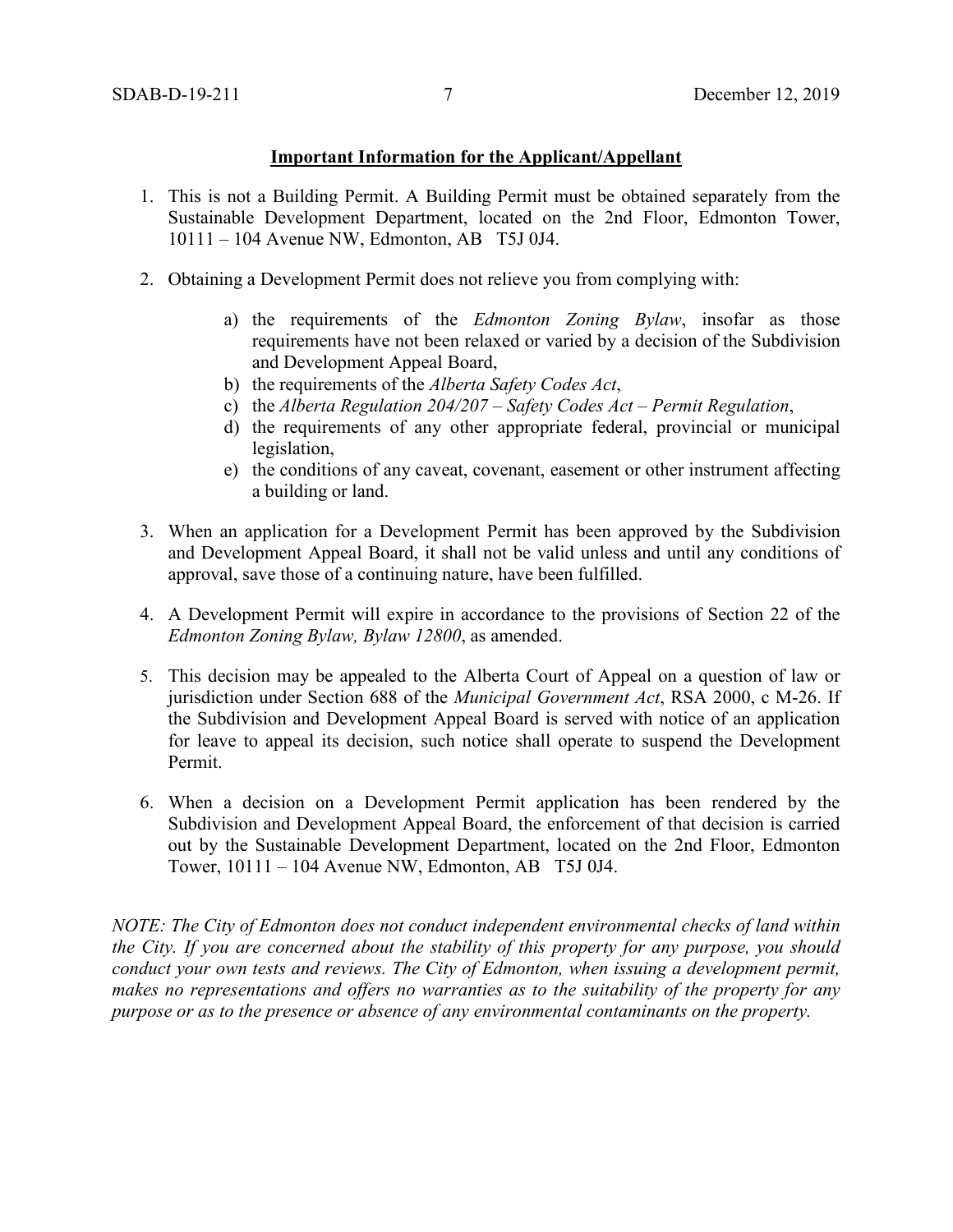# **EDMONTON SUBDIVISION AND DEVELOPMENT APPEAL BOARD**

Citation: Pattison Outdoor Advertising v Development Authority of the City of Edmonton, 2019 ABESDAB 10212

| Date:           | December 12, 2019 |
|-----------------|-------------------|
| Project Number: | 153094895-003     |
| File Number:    | $SDAB-D-19-212$   |

Between:

Pattison Outdoor Advertising

and

The City of Edmonton, Development Authority

Board Members

Kathy Cherniawsky Winston Tuttle Don Fleming Louise Gibson Gwen Harris

## DECISION

[1] On December 4, 2019, the Subdivision and Development Appeal Board (the "Board") heard an appeal that was filed on November 20, 2019 for an application by Pattison Outdoor Advertising. The appeal concerned the decision of the Development Authority, issued on November 18, 2019 to refuse the following development:

> Install (1) Minor Digital On-Premises Off-Premises Freestanding Sign (PATTISON | 2191722 ALBERTA LTD)

- [2] The subject property is on Plan 9021630 Blk 10A Lot 7, located at 9703 137 Avenue NW, within the CSC Shopping Centre Zone. The Main Streets Overlay applies to the subject property.
- [3] The following documents were received prior to the hearing and form part of the record: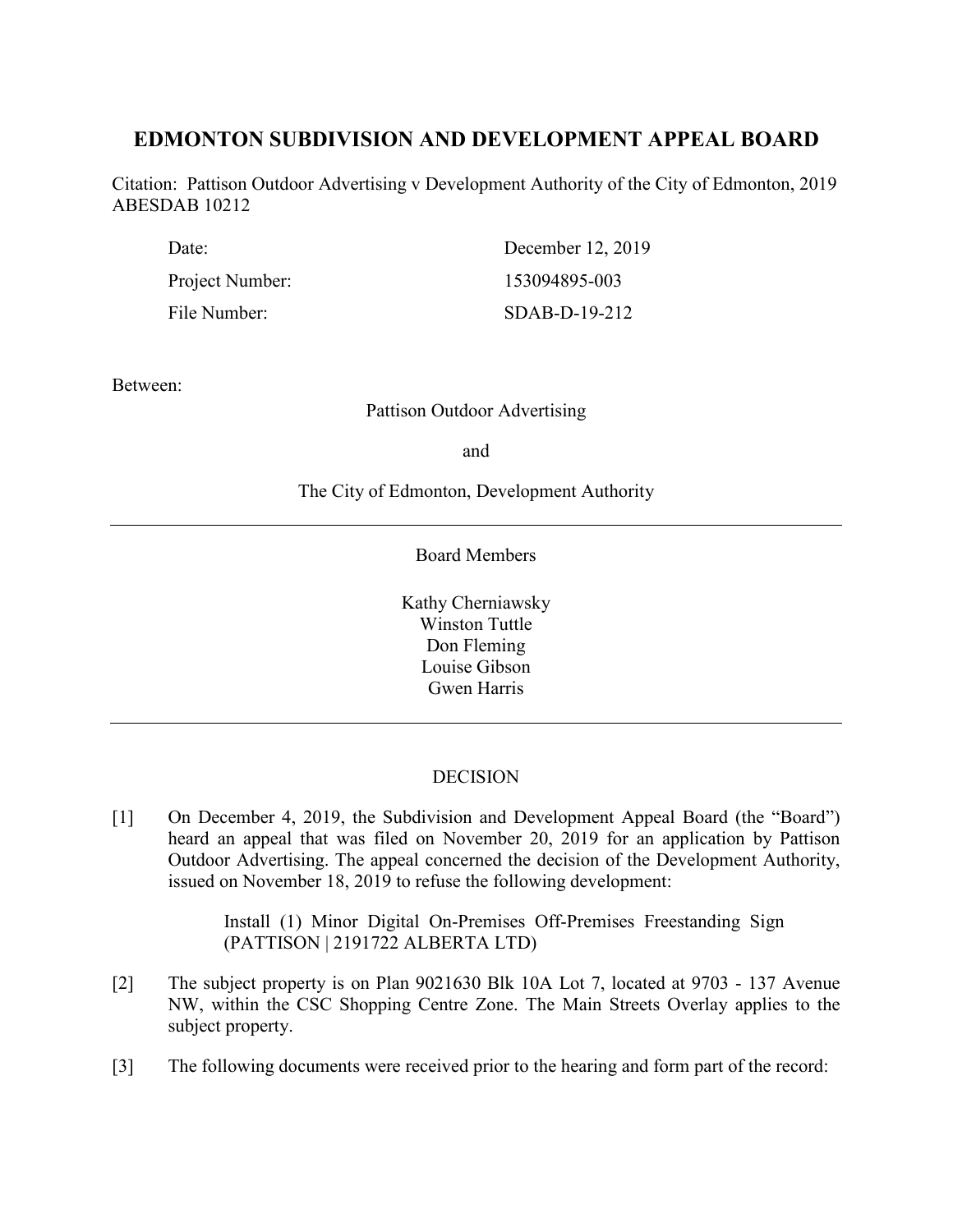- Copy of the Development Permit application with attachments, proposed plans, and the refused Development Permit;
- The Development Officer's written submissions; and
- The Appellant's written submissions.

### **Preliminary Matters**

- [4] At the outset of the appeal hearing, the Presiding Officer confirmed with the parties in attendance that there was no opposition to the composition of the panel.
- [5] The Presiding Officer outlined how the hearing would be conducted, including the order of appearance of parties, and no opposition was noted.
- [6] The appeal was filed on time, in accordance with Section 686 of the *Municipal Government Act*, RSA 2000, c M-26 (the "*Municipal Government Act*").

### **Summary of Hearing**

- *i) Position of the Appellant, Pattison Outdoor Advertising*
- [7] Mr. J. Murphy of Ogilvie LLP appeared to represent the Appellant.
- [8] The subject Sign was previously approved by the Board on November 13, 2014.
- [9] This Sign is slightly larger than the permitted width because of its curvilinear design. This style was chosen because the Sign is located quite far back on the property and the subject intersection is very large.
- [10] The Sign is now also over Height because at the time of the previous approval the Main Streets Overlay did not apply and the permitted Height was 8 metres. As per the Main Streets Overlay section 819.5(2)(a), the maximum permitted Height is now 6 metres. The Development Officer is not permitted to vary Height and was required to refuse this application.
- [11] In response to the Development Officer's circulation, an e-mail supporting the sign at 8 metres was received from the Rosslyn Liquor Store. A Height of 8 metres would NOT obstruct the view of their business from the street; a Height of 6 metres would interfere with the liquor store's visibility from the street.
- [12] Forum, the property managers for Griesbach Village Shopping Centre, located directly across the street to the north also provided written support for maintaining the sign at 8 metres.
- [13] In Sign appeals, there are seldom letters of support received and in this case there are two.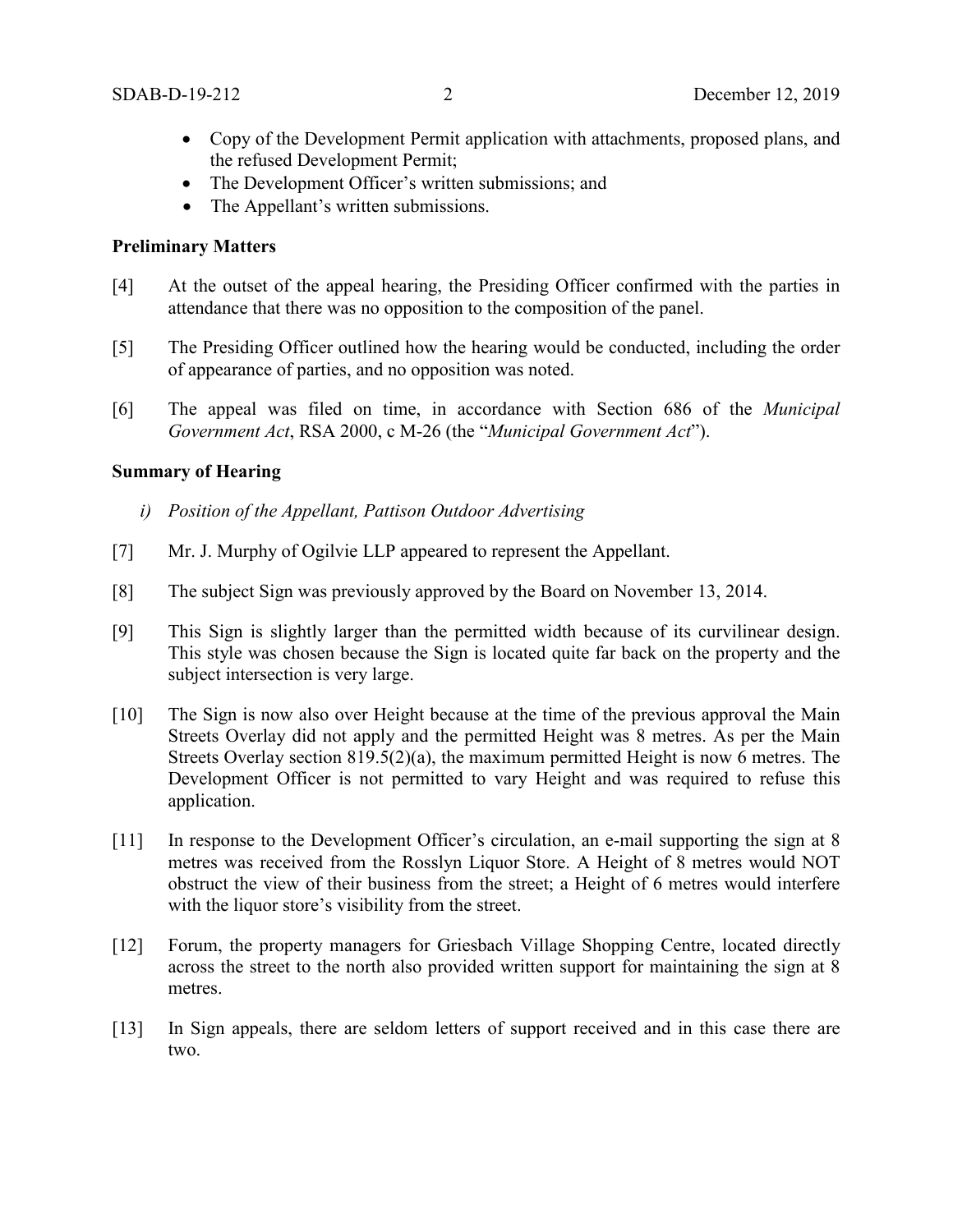- [14] A series of photos was provided to show various views of the subject Sign in relation to the surrounding area and its curvilinear design.
- [15] In summary, the Sign has been in place for five years. Variances are required to the Width (due to the curved style) and the Height because the Main Streets Overlay was introduced since the last approval. The existing Sign has not bothered anyone and there are actually two letters of support.
- [16] Section 819.1 states the General Purpose of the Main Streets Overlay:

The purpose of this Overlay is to encourage and strengthen the pedestrian-oriented character of Edmonton's main street commercial areas that are located in proximity to residential and transit-oriented areas, by providing visual interest, transparent storefront displays, and amenities for pedestrians.

The subject Sign faces across the intersection towards a very large City of Edmonton transit facility which is the only reason that the Main Streets Overlay applies. The 97 Street and 137 Avenue intersection is one of the least pedestrian orientated areas in the City. The transit facility is located at one corner and the other three corners are occupied by shopping centres.

- [17] The Height of the Sign is needed to reach across the intersection. The Sign overlooks the transit facility and not anyone's property.
- [18] Mr. Murphy provided the following responses to questions from the Board:
	- a) Originally the Sign was going to have an additional strip along the top and bottom areas advertising Boston Pizza. At the previous hearing, it was agreed that these strips would be eliminated and the Boston Pizza logo would only be left on the pillar.
	- b) Mr. Murphy confirmed that if the Sign had to be lowered, the Height of the pole would be reduced by two metres; the Size of the sign would remain the same – it would just be two metres lower. The Rosslyn Liquor Store feels that this situation would block the view of their business.
	- c) Mr. Murphy has no objections to any of the proposed conditions of the Development Officer should this permit be approved.
	- d) The Main Streets Overlay was not enacted until after this Sign was previously approved in November, 2014.
	- e) A discussion took place as to whether the community consultation requirements of the Main Streets Overlay were met. It appears that the necessary circulation was done as Mr. Murphy received the e-mail of support from the Rosslyn Inn and Suites from the Development Officer.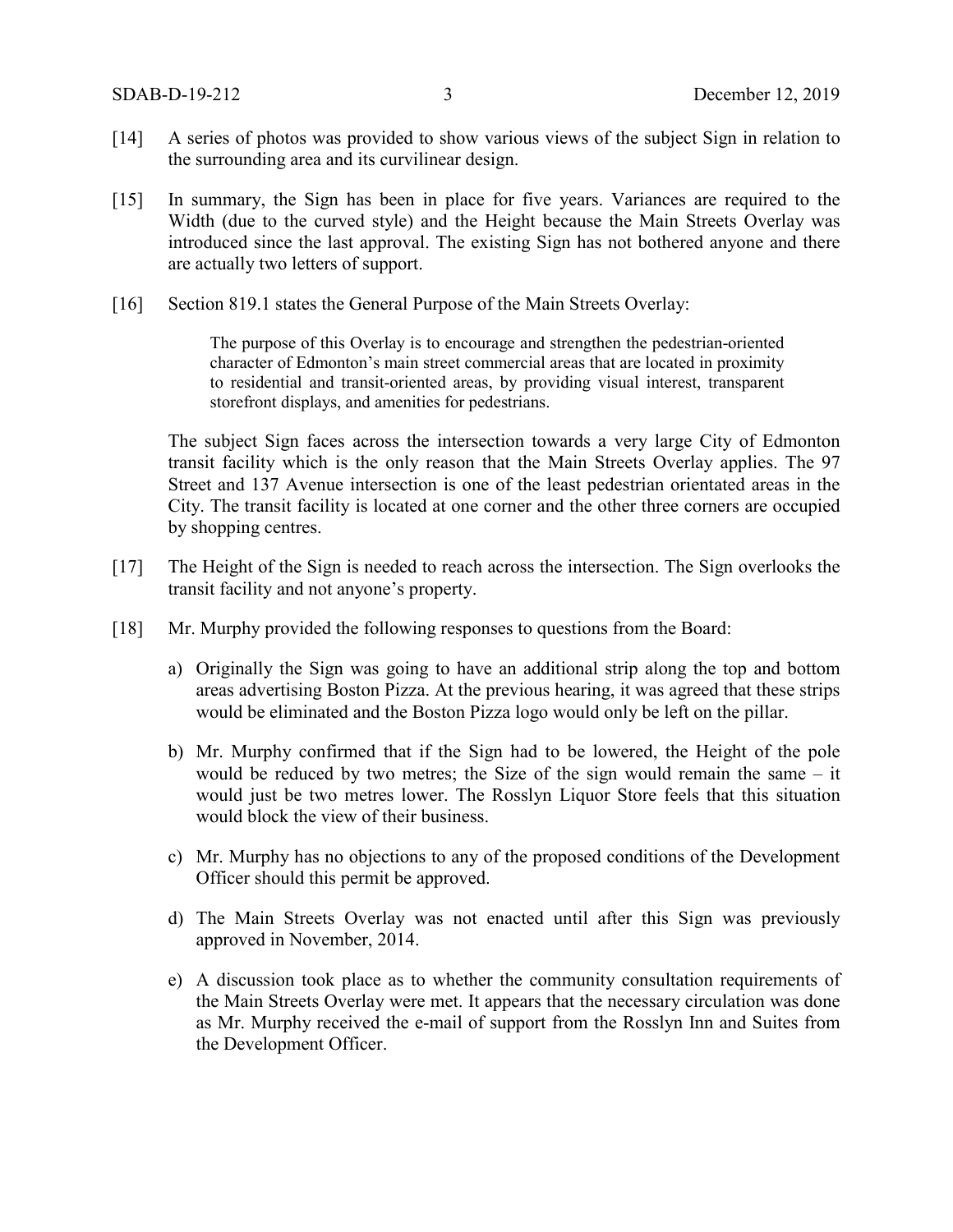- *ii) Position of the Development Officer, K. Mercier*
- [19] The Development Authority did not attend the hearing and the Board relied on Ms. Mercier's written submission.

### **Decision**

- [20] The appeal is ALLOWED and the decision of the Development Authority is REVOKED. The development is GRANTED as applied for to the Development Authority, subject to the following CONDITIONS:
	- 1. The permit will expire on December 12, 2024.
	- 2. The proposed Minor Digital On-premise Off-premises Sign shall comply in accordance with the approved plans submitted.
	- 3. Ambient light monitors shall automatically adjust the brightness level of the Copy Area based on ambient light conditions. Brightness levels shall not exceed 0.3 footcandles above ambient light conditions when measured from the Sign face at its maximum brightness, between sunset and sunrise, at those times determined by the Sunrise/ Sunset calculator from the National Research Council of Canada; (Reference Section  $59.2(5)(a)$ )
	- 4. Brightness level of the Sign shall not exceed 400 nits when measured from the sign face at its maximum brightness, between sunset and sunrise, at those times determined by the Sunrise/Sunset calculator from the national research Council of Canada; (Reference Section 59.2(5)(b))
	- 5. Minor Digital Off-premises Sign shall have a message duration greater than or equal to 6 seconds. (Reference Section 59)
	- 6. The Minor Digital On-premises Off-premises Sign shall be located so that all portions of the Sign and its support structure are completely located within the property and no part of the Sign may project beyond the property lines unless otherwise specified in a Sign Schedule. (Reference Section 59.2(12))
	- 7. The following conditions, in consultation with the Transportation department (Subdivision Planning), shall apply to the proposed Sign, in accordance to Section 59.2(11):
		- a. That, should at any time, City Operations determine that the sign face contributes to safety concerns, the owner/applicant must immediately address the safety concerns identified by removing the sign, de-energizing the sign, changing the message conveyed on the sign, and or address the concern in another manner acceptable to City Operations.
		- b. That the owner/applicant must provide a written statement of the actions taken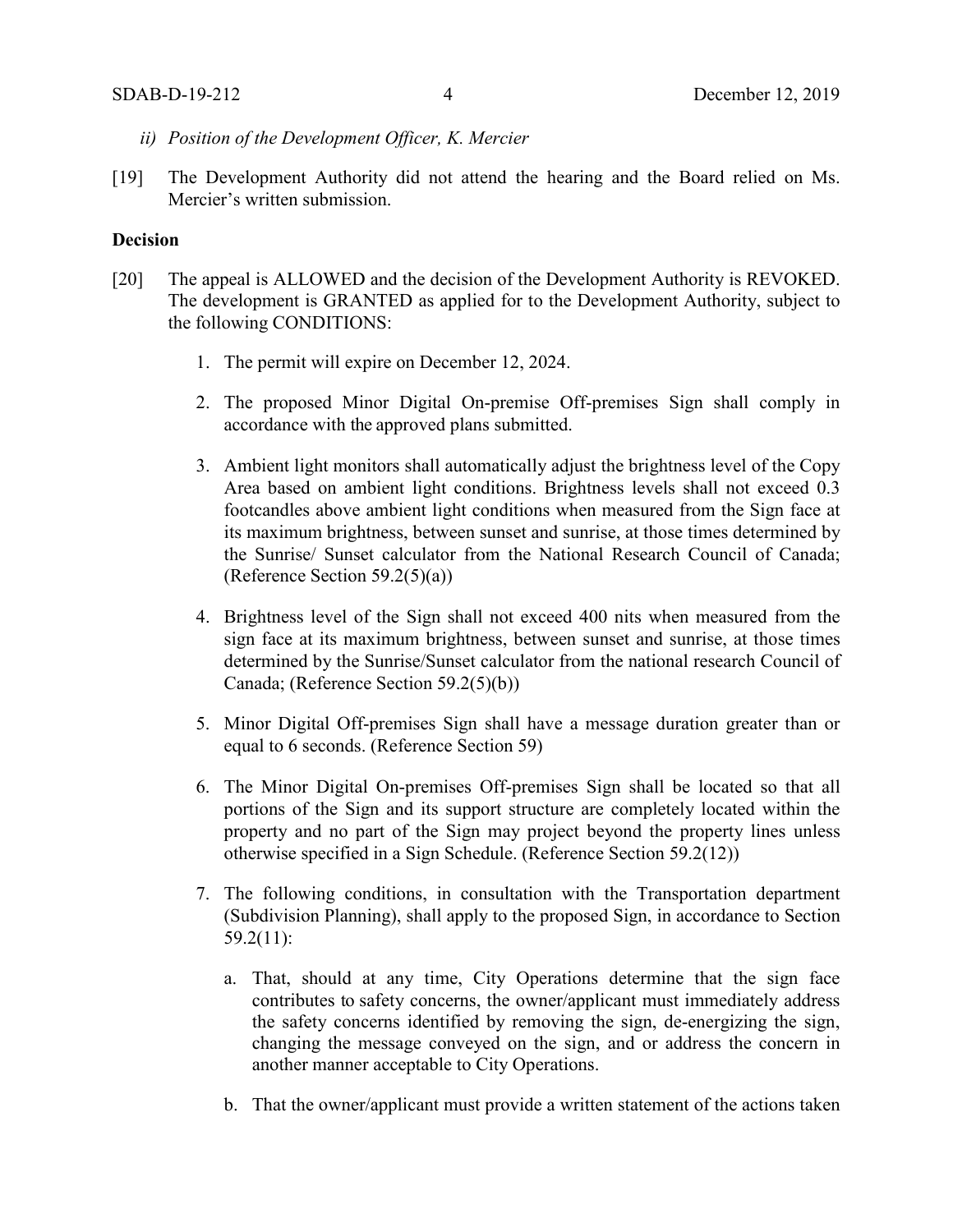to mitigate concerns identified by City Operations within 30 days of the notification of the safety concern. Failure to provide corrective action will result in the requirement to immediately remove or de-energize the sign.

c. The proposed sign shall be constructed entirely within private property. No portion of the sign shall encroach over/into road right-of-way.

### ADVISEMENTS:

Should the Applicant wish to display video or any form of moving images on the sign, a new Development Application for a Major Digital Sign will be required. At that time, City Operations will require a safety review of the Sign prior to responding to the application.

An approved Development Permit means that the proposed development has been reviewed against the provisions of this Bylaw. It does not remove obligations to conform with other legislation, bylaws or land title instruments including, but not limited to, the *Municipal Government Act*, the *Safety Codes Act* or any caveats, restrictive covenants or easements that might be attached to the Site. (Reference Section 5.2).

- [21] In granting the development, the following variances to the *Edmonton Zoning Bylaw* are allowed:
	- 1. The maximum allowable combined Area of Digital Sign Copy and any other type of Copy on the same Sign face of 20 square metres as per Section  $59E.3(5)(c)(ii)$ is varied to allow an excess of 9 square metres, thereby increasing the maximum allowed Area to 29 square metres.
	- 2. The maximum allowable Sign Height of a Freestanding Sign of 6 metres as measured from Grade to the top of the Freestanding Sign per Section 819.5(2)(a) is varied to allow an excess of 1.9 metres, thereby increasing the maximum allowed Height to 7.9 metres.

### **Reasons for Decision**

- [22] A Minor Digital On-premises Off-premises Sign is a Discretionary Use in the CSC Shopping Centre Zone.
- [23] The same Sign was previously approved by the Board in 2014 for a 5 year term which expired on November 13, 2019 (SDAB D-14-281).
- [24] The Development Officer cited two reasons to refuse the most recent application:
	- 1. The Development Officer has no authority to grant a variance to Height.
	- 2. Neither of the required variances is necessitated due to a hardship peculiar to the land.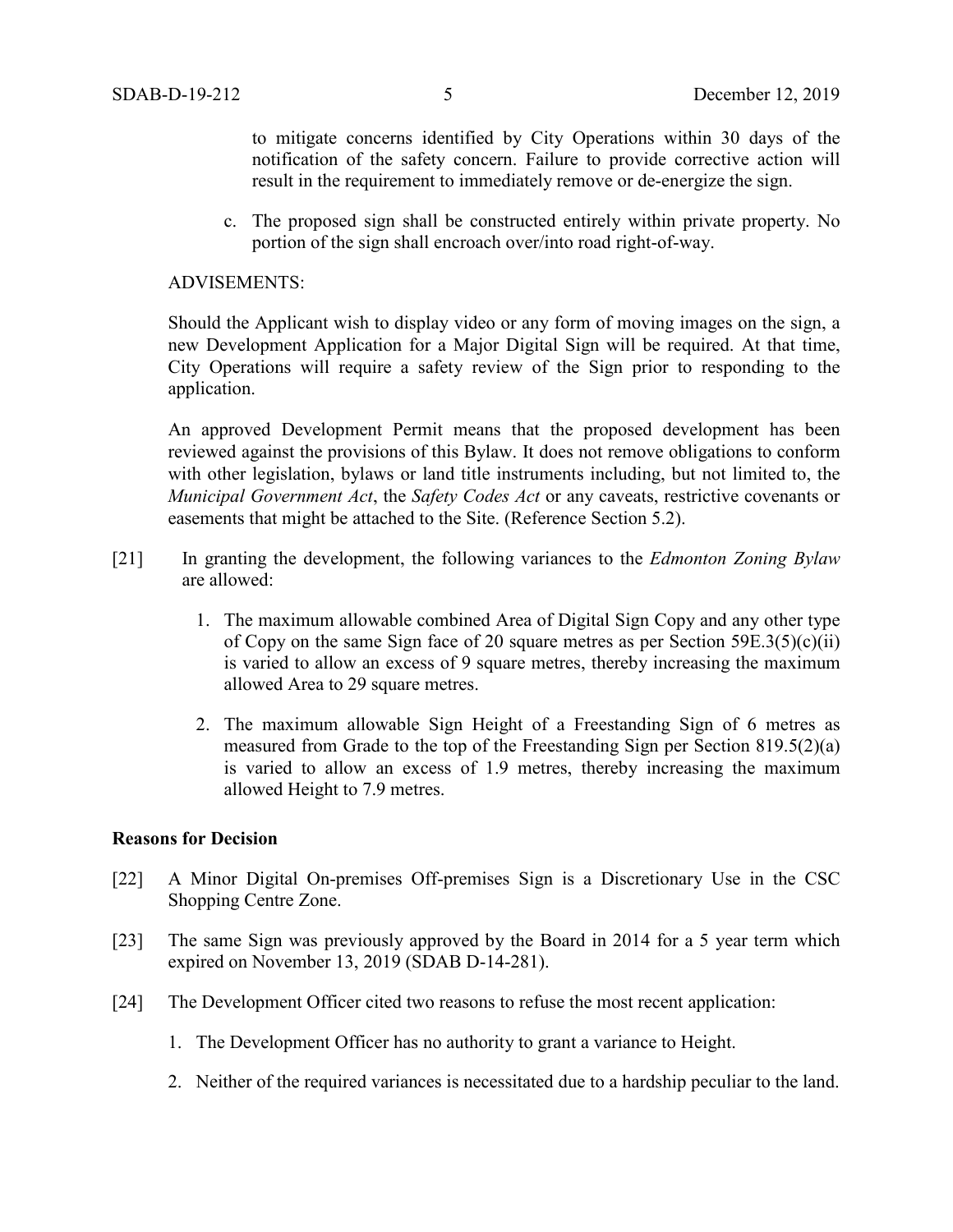- [25] First, the Board considered the requested variance to section  $59E.3(5)(c)(ii)$  to authorize a Sign Area of 29 square metres and allowed it for the following reasons.
- [26] In 2014, the Board allowed this variance to the maximum permitted Area, stating in part:
	- 4. …
	- 5. Based on the evidence submitted, the location of the Sign on the subject Site takes into consideration the surrounding large commercial area, including the significant transit terminal northeast of the subject Site.
	- 6. The Sign is located some distance from the residential area and is located on an intersection of two arterial roadways. In addition, the Copy faces away from the residential area.
	- 7. Currently, the Sign is set back from both arterial roads given the size of the boulevard that abuts the subject Site.
	- 8. The Board notes no opposition to the proposed development was received from Transportation Services.
	- 9. Additionally, the Board notes no letters were received in support or opposition and no one appeared in opposition at the hearing.

10. …

- [27] Based on the provided evidence, there have been no material changes to the surrounding area and the Board concurs with the reasons cited in 2014. There is no new evidence to suggest that the Sign is no longer reasonably compatible with its surroundings or that it has resulted in any material adverse impacts for the neighbourhood or the neighbouring property owners.
- [28] There is no record of complaint or issue with the Sign since its installation five years ago. There was no evidence before the Board that any affected party objected to the Sign and two letters of support from affected parties were provided.
- [29] The circulation response received from Subdivision and Planning contained no safety or traffic concerns with respect to the proposed development or its location.
- [30] Next, the Board considered the requested variance to section 819.5(2)(a) to permit a maximum allowed Height of 7.9 metres and allows it for the following reasons:
- [31] The Sign is not to be changed in Height.
- [32] Since the previous decision, the Site of the shopping centre became subject to the Main Streets Overlay which lowered the maximum allowed Sign Height from 8 metres to 6 metres. While the proposed development was compliant with the underlying zone, the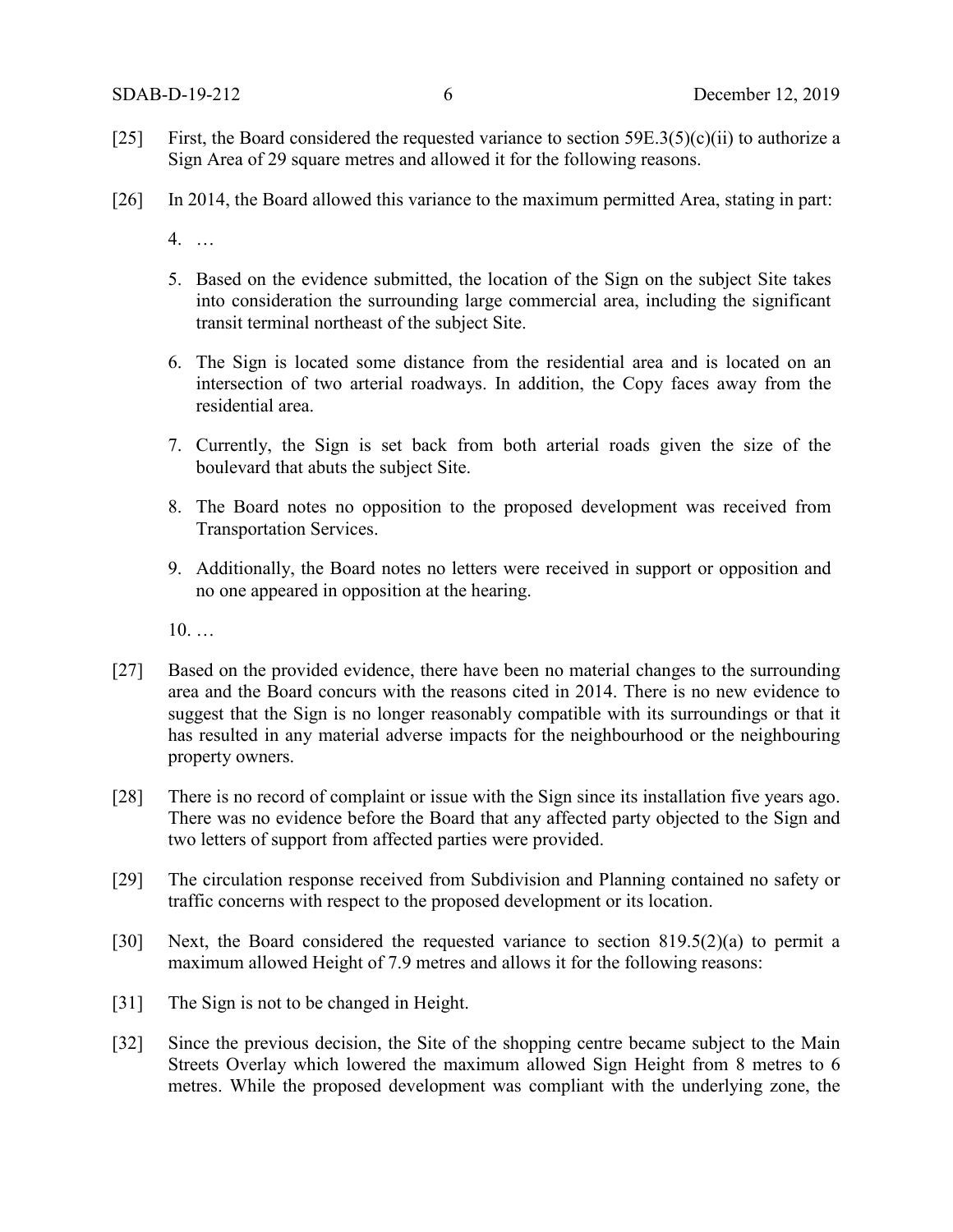introduction of this new development regulation necessitated this new variance for the renewal.

- [33] The Development Officer's report was silent with respect to whether or not she followed the procedures in Section 819.4(15); however, based on the e-mail of October 31, 2019 which is addressed to the Development Officer and provides positive feedback regarding the proposed development, the Board finds that more likely than not the Development Officer followed the process set out in that section.
- [34] While the proposed development is subject to the Main Streets Overlay which emphasizes pedestrian oriented development, given the scale and type of development in the immediate vicinity (with a major transit terminal on one corner and three major shopping centres on the remaining corners), the Board finds that the proposed variances will not have any material impact on pedestrians.
- [35] In the Board's view, the rationale outlined above with respect to the Area variance applies with equal force to the Height variance. That is, the scale of development in the immediate area, the proposed recessed location on the Site; the circulation response from Subdivision and Planning; the absence of complaints; and the letters in support all militate in favour of granting the requested variance to Height.
- [36] For these reasons the Board finds that the proposed development will not unduly interfere with the amenities of the neighbourhood or materially interfere with or affect the use, enjoyment or value of neighbouring parcels of land.

Kathy Cherniawsky, Presiding Officer Subdivision and Development Appeal Board

CC: Development & Zoning Services – K. Mercier / A. Wen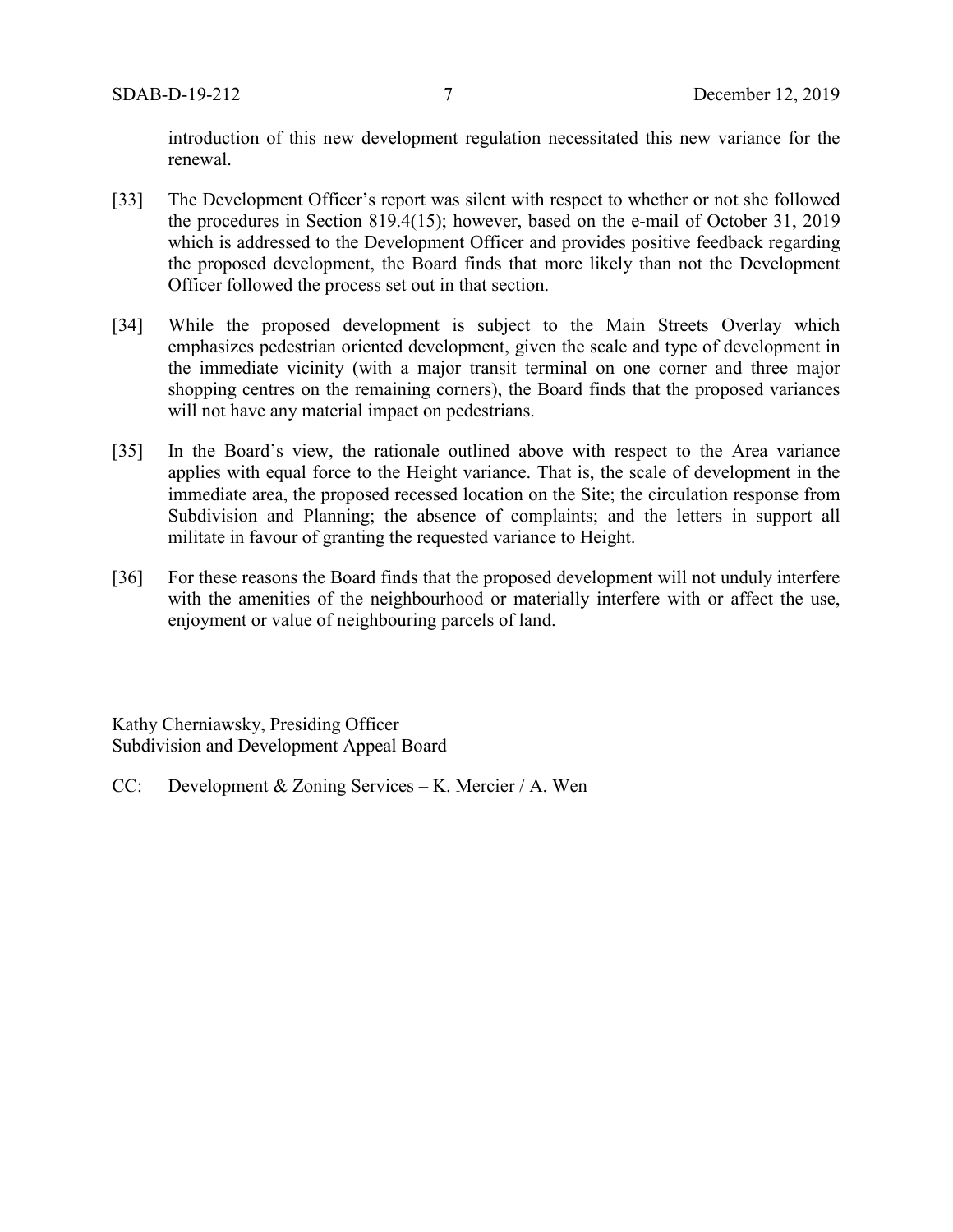### **Important Information for the Applicant/Appellant**

- 1. This is not a Building Permit. A Building Permit must be obtained separately from the Sustainable Development Department, located on the 2nd Floor, Edmonton Tower, 10111 – 104 Avenue NW, Edmonton, AB T5J 0J4.
- 2. Obtaining a Development Permit does not relieve you from complying with:
	- a) the requirements of the *Edmonton Zoning Bylaw*, insofar as those requirements have not been relaxed or varied by a decision of the Subdivision and Development Appeal Board,
	- b) the requirements of the *Alberta Safety Codes Act*,
	- c) the *Alberta Regulation 204/207 – Safety Codes Act – Permit Regulation*,
	- d) the requirements of any other appropriate federal, provincial or municipal legislation,
	- e) the conditions of any caveat, covenant, easement or other instrument affecting a building or land.
- 3. When an application for a Development Permit has been approved by the Subdivision and Development Appeal Board, it shall not be valid unless and until any conditions of approval, save those of a continuing nature, have been fulfilled.
- 4. A Development Permit will expire in accordance to the provisions of Section 22 of the *Edmonton Zoning Bylaw, Bylaw 12800*, as amended.
- 5. This decision may be appealed to the Alberta Court of Appeal on a question of law or jurisdiction under Section 688 of the *Municipal Government Act*, RSA 2000, c M-26. If the Subdivision and Development Appeal Board is served with notice of an application for leave to appeal its decision, such notice shall operate to suspend the Development Permit.
- 6. When a decision on a Development Permit application has been rendered by the Subdivision and Development Appeal Board, the enforcement of that decision is carried out by the Sustainable Development Department, located on the 2nd Floor, Edmonton Tower, 10111 – 104 Avenue NW, Edmonton, AB T5J 0J4.

*NOTE: The City of Edmonton does not conduct independent environmental checks of land within the City. If you are concerned about the stability of this property for any purpose, you should conduct your own tests and reviews. The City of Edmonton, when issuing a development permit, makes no representations and offers no warranties as to the suitability of the property for any purpose or as to the presence or absence of any environmental contaminants on the property.*